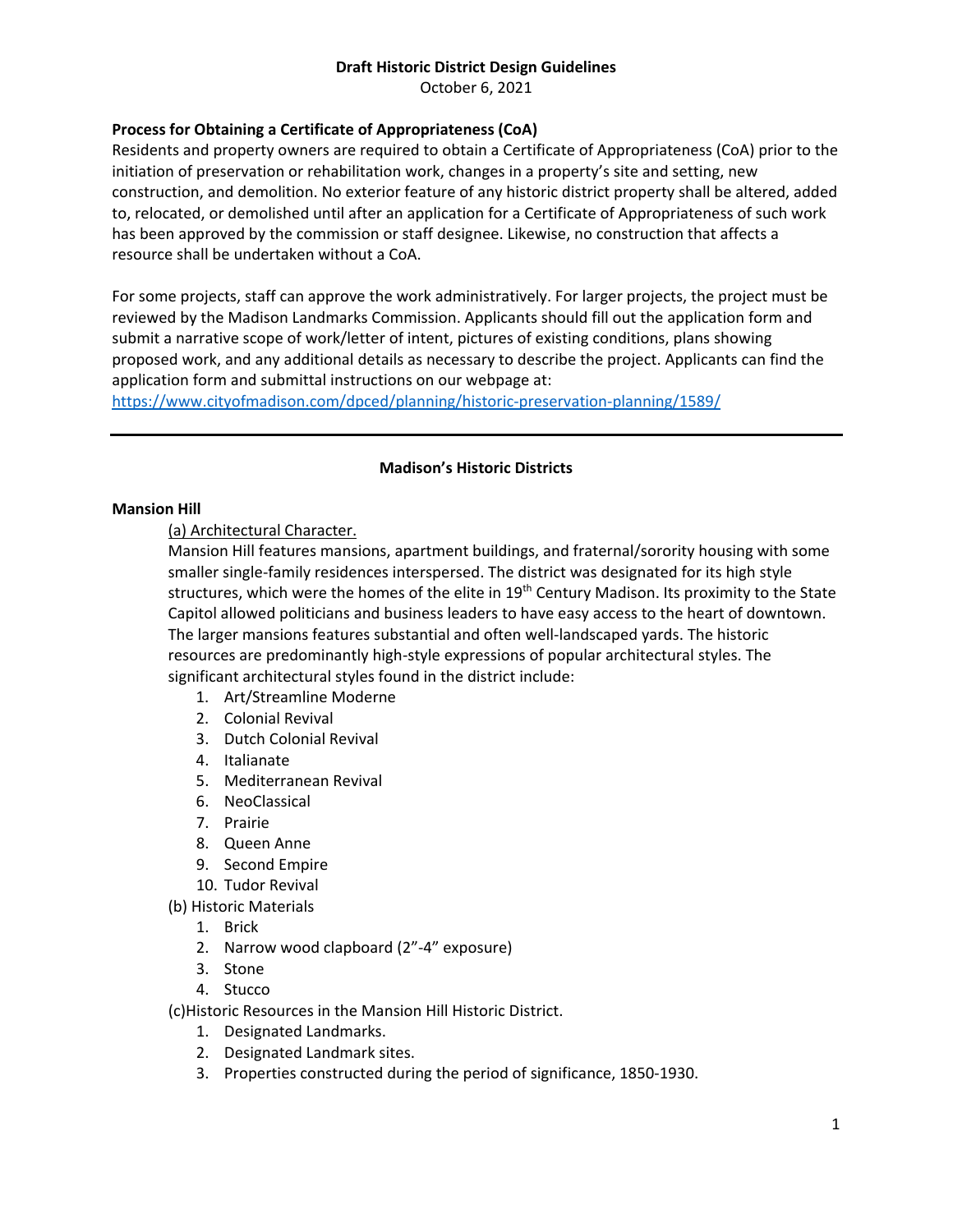October 6, 2021

## **Third Lake Ridge**

## (a) Architectural Character.

Third Lake Ridge is notable for its diversity of resources, which include neighborhoods that showcase different periods of population growth in the city, commercial resources, and the span of socio-economic status. The district includes a power plant, two railroad depots, a tobacco warehouse, historic factories, commercial buildings, churches, corner groceries, taverns, imposing mansions, tiny cottages, and a host of mixed-use structures. Many of the structures typify the crafts traditions of vernacular architecture and there are groupings of mail order housing on the eastern edge of the district. The area include the Williamson Street commercial corridor, which features a mix of commercial, residential, and mixed-use structures. The majority of resources in the rest of the district are vernacular expressions of Victorian and early Arts & Crafts Movement residential architecture. The significant architectural styles found in the district include:

- 1. Arts & Crafts
- 2. Early 20<sup>th</sup> Century Commercial
- 3. Dutch Colonial Revival
- 4. Italianate
- 5. Mediterranean Revival
- 6. Prairie
- 7. Queen Anne
- 8. Romanesque Revival
- 9. Tudor Revival
- (b) Historic Materials
	- 1. Brick
	- 2. Narrow wood clapboard (2"-4" exposure)
	- 3. Stone
	- 4. Stucco

# (c) Historic Resources in the Third Lake Ridge Historic District.

- 1. Designated Landmarks.
- 2. Designated Landmark Sites.
- 3. Properties constructed during the period of significance, 1850-1929.

## **University Heights**

## (a) Architectural Character.

University Heights was a neighborhood that primarily housed faculty and staff employed at the University of Wisconsin. Originally platted in 1893, the neighborhood features curvilinear streets, which were innovative at the time. The district features high style structures, some of which were designed by noted architects. While there are predominantly single-family residences in the district, there are also several historic multi-unit and commercial buildings. There is a diversity of architectural styles with most of the resources being single-family residences, interspersed with apartments and limited commercial. The significant architectural styles found in the district include:

- 1. Arts & Crafts
- 2. Colonial Revival
- 3. Early 20<sup>th</sup> Century Commercial
- 4. Dutch Colonial Revival
- 5. Mediterranean Revival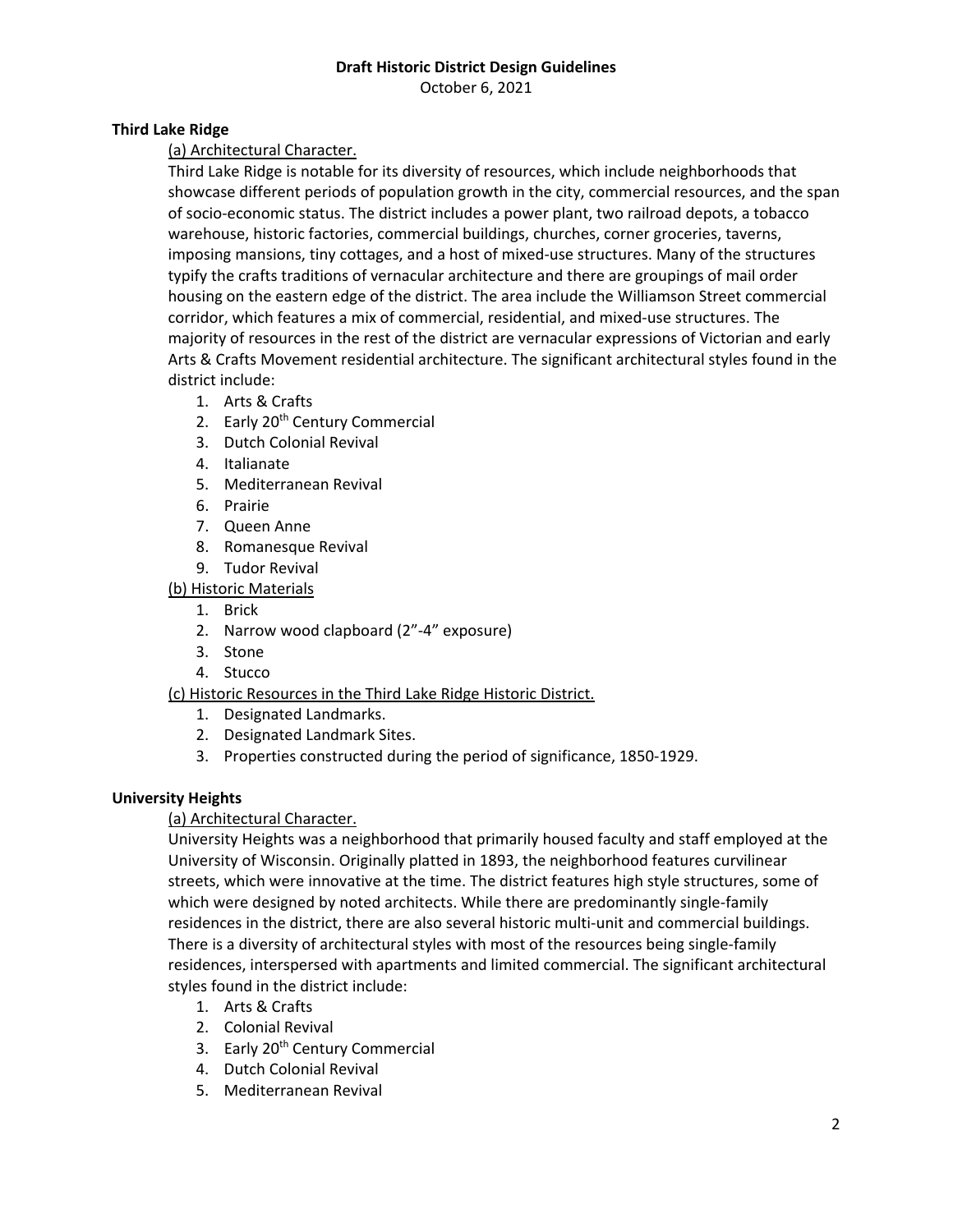October 6, 2021

- 6. Prairie
- 7. Queen Anne
- 8. Romanesque Revival
- 9. Tudor Revival

(b) Historic Materials

- 1. Brick
- 2. Stone
- 3. Stucco
- 4. Wood clapboard (4" exposure)
- 5. Wood Shingle

(c) Historic Resources in the University Heights Historic District.

- 1. Landmarks.
- 2. Landmark sites.
- 3. Properties constructed during the period of significance, 1893-1928.

## **Marquette Bungalows**

## (a) Architectural Character.

Marquette Bungalows is a two block development featuring homes with a variety of architectural styles within the bungalow form. All 47 bungalows were constructed between 1924 and 1930, and the development typifies a middle-class neighborhood of the 1920s. The significant architectural styles found in the district include:

- 1. Arts & Crafts
- 2. Colonial Revival
- 3. Mediterranean Revival
- 4. Tudor Revival

(b) Historic Materials

- 1. Brick
- 2. Stone
- 3. Stucco
- 4. Wood clapboard (4" exposure)

(c) Historic Resources in the Marquette Bungalows Historic District.

Historic Resources in the Marquette Bungalows Historic District.

- 1. Landmarks.
- 2. Landmarks sites.
- 3. Properties constructed during the period of significance. 1924-1930.

## **First Settlement**

# (a) Architectural Character.

First Settlement features mostly residential structures with a few religious buildings. Historically this was the first Anglo established-neighborhood in the Madison area. The existing structures represent a working and professional class neighborhood of the last half of the 19<sup>th</sup> century and the early 20<sup>th</sup> century, with vernacular interpretations of popular architectural styles. The significant architectural styles found in the district include:

- 1. Dutch Colonial Revival
- 2. Gothic Revival
- 3. Italianate
- 4. Romanesque Revival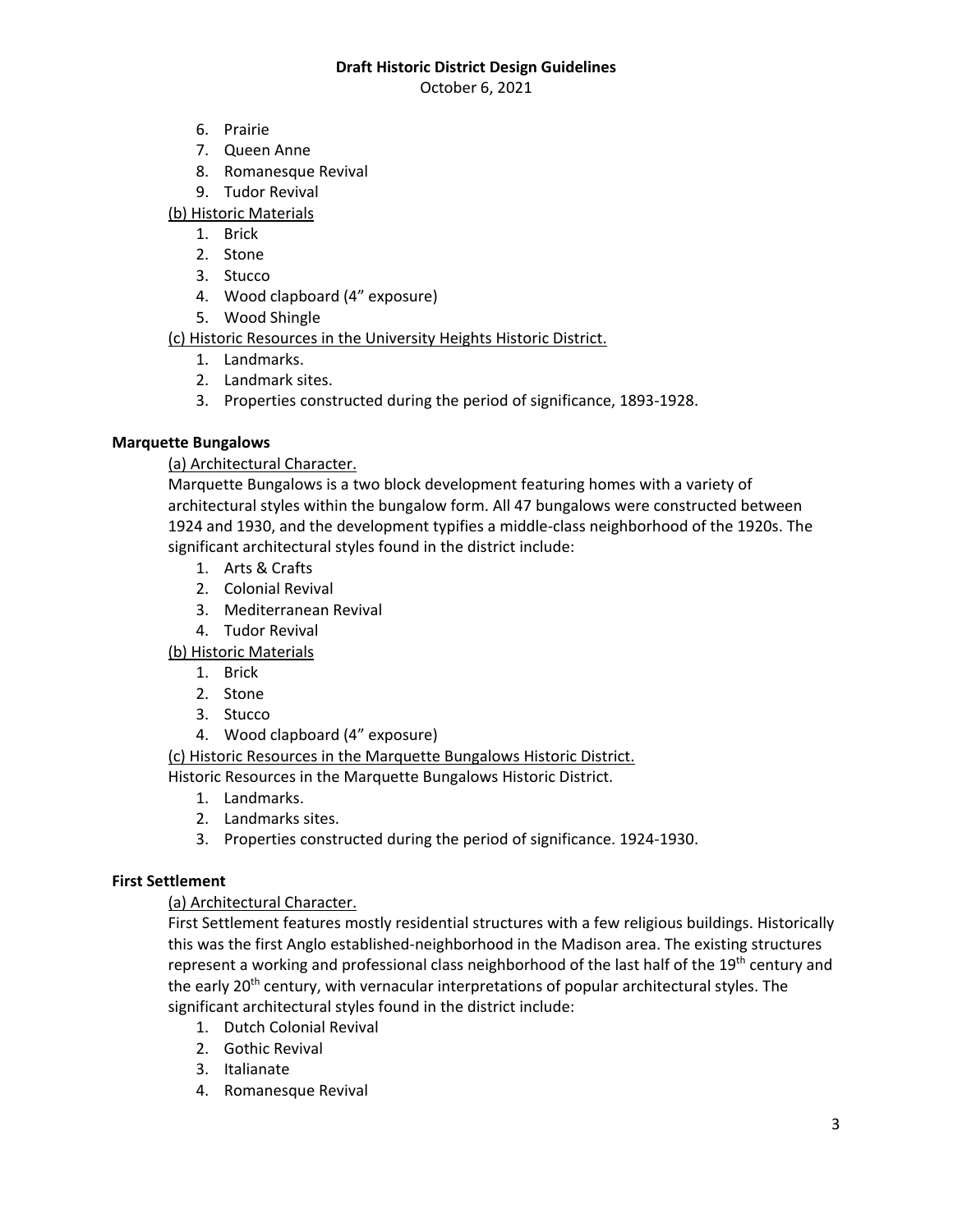October 6, 2021

- 5. Queen Anne
- (b) Historic Materials
	- 1. Brick
	- 2. Wood clapboard (4" exposure)
	- 3. Wood shingles

(c) Historic Resources in the First Settlement Historic District .

- 1. Landmarks.
- 2. Landmark sites.
- 3. Properties constructed during the period of significance, 1850-1930.

## **General Guidelines**

## **I. GUIDELINES FOR MAINTENANCE**

## **(1) Building Site**

- (a) Materials and features should be protected and maintained by ensuring that drainage features and systems that divert rainwater from surfaces (such as roof overhangs, gutters and downspouts) are intact and functioning properly.
- (b) Irrigation systems should not wet the building excessively.

# **(2) Exterior Walls**

- (a) Masonry
	- 1. Masonry is susceptible to damage by allowing water to pool on surfaces, improper maintenance or repairs, abrasive cleaning, or application of nonpermeable coatings.
	- 2. Masonry should only be cleaned when necessary to halt deterioration or remove heavy soiling.
	- 3. Soiled masonry surfaces should be cleaned with the gentlest method possible, such as low-pressure water and detergent and natural bristle or other soft-bristle brushes and tested on a small area to ensure that no damage has resulted.
	- 4. Joints in concrete should be sealed with appropriate flexible sealants and backer rods, when necessary.
	- 5. If approved by the Preservation Planner and Building Inspection Division, or the Landmarks Commission, masonry that was not historically painted may have paint removed by allowing the property owner to remove peeling paint over time or by other nonabrasive means, such as low-pressure water and detergent and natural bristle or other soft-bristle brushes.
- (b) Wood
	- 1. Wood can be damaged by allowing water to pool on surfaces, not addressing sources of moisture, and failing to maintain a protective coating of paint or chemical preservatives.
	- 2. Repainting a surface to encapsulate lead paint or removal of the lead paint and repainting of the surface are recommended methods of mitigation or remediation of lead paint. All work should follow lead-safe procedures.
	- 3. Historically painted or stained wood features, including but not limited to siding, exposed beam ends, outriggers, and rafter tails should be repainted or restained.
- (c) Metals
	- 1. Metals are prone to corrosion by allowing water to pool on surfaces, not maintaining protective coatings, and using abrasive cleaning methods.
	- 2. Metals should be cleaned to remove corrosion prior to repainting or applying appropriate protective coatings.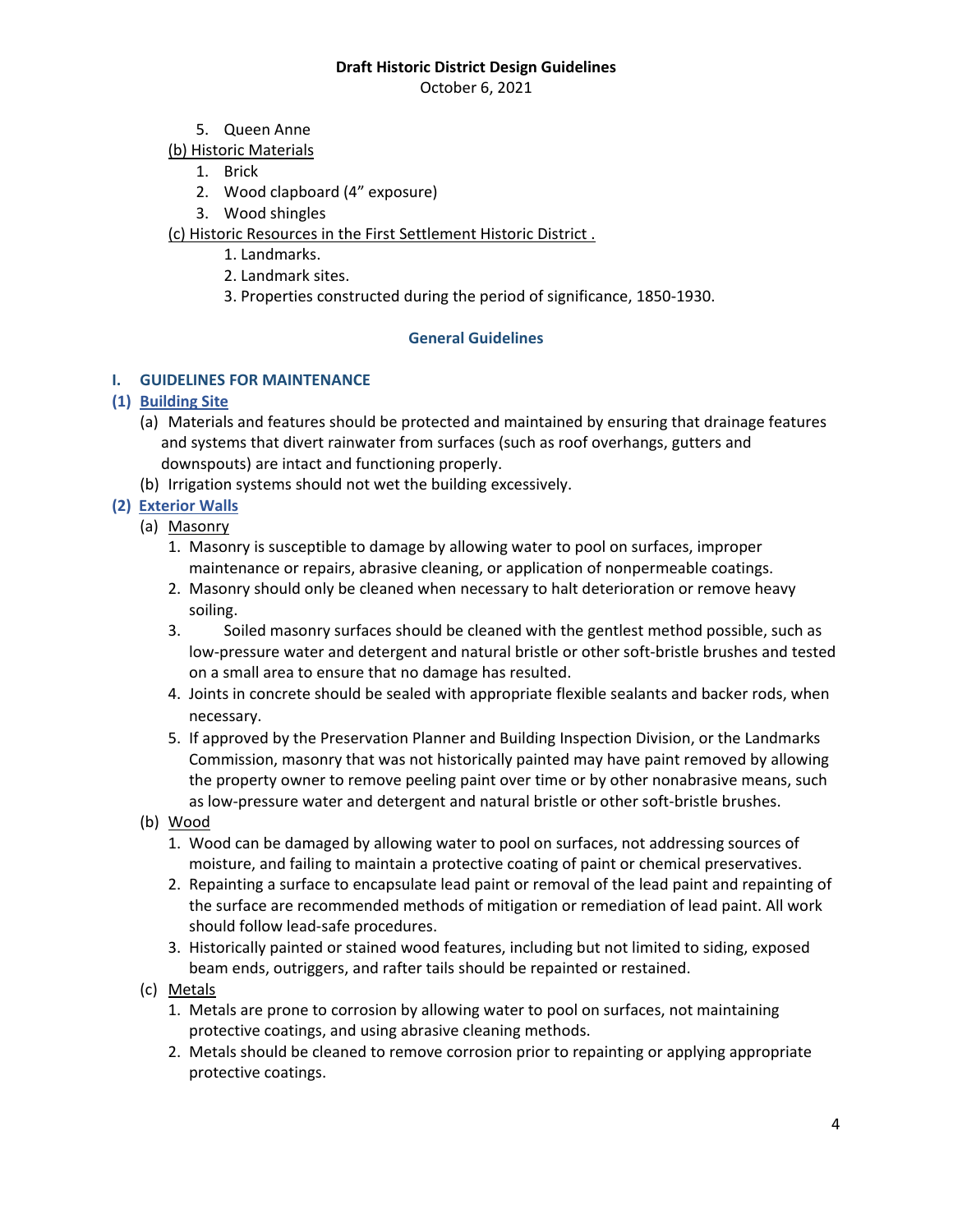October 6, 2021

- 3. The metal should be identified prior to any cleaning procedure and then tested to ensure that the gentlest cleaning method possible is selected; or, alternatively, determining that cleaning is inappropriate for the particular type of metal.
- 4. Appropriate paint or other coatings should be applied to historically-coated metals after cleaning to protect them from corrosion.
- (d) Vegetation
	- 1. Vegetation can damage a structure by trapping moisture against building surfaces, and allowing vines to bore into exterior materials.
	- 2. New vegetation supported by trellises may be approved.
	- 3. When vegetation is introducing deterioration to a building surface, the surface may be repaired and monitored for additional damage or the vegetation removed to prevent further deterioration.

# **(3) Windows and Doors**

- (a) Windows and Doors
	- 1. Appropriate treatments for wood and metal window or door components typically involve cleaning, paint removal, and reapplication of protective coating systems.
	- 2. Windows and doors should be made weathertight by re-caulking gaps in fixed joints and replacing or installing weather-stripping.
	- 3. The historic operability of windows or doors should be sustained by lubricating friction points, replacing broken components of the operating system (such as hinges, latches, sash chains or cords), and replacing deteriorated gaskets or insulating units.

# **(4) Porches, Balconies and Decks**

- (a) Entrances and Porches
	- 1. Appropriate treatments for wood, metal, and masonry components typically involve cleaning, paint removal, and reapplication of protective coating systems on wood and metal.

# **II. GUIDELINES FOR REPAIRS**

- **(1) General**
	- (a) Repair may include the limited replacement in kind or with a compatible substitute material of those extensively deteriorated or missing components when there are surviving prototypes.
	- (b) Areas and features to be repaired should blend seamlessly with the adjacent areas of the building and features.

# **(2) Building Site**

- (a) General
	- 1. Repairs may include limited replacement in kind or with a compatible substitute material of those extensively deteriorated or missing parts of site features when there are surviving prototypes, such as walls, paving, or railings.

# **(3) Walls**

- (a) Masonry
	- 1. Exterior insulation and finish system (EIFS) is not an acceptable new material unless it is able to replicate historic profiles and textures.
- (b) Wood
	- 1. Deteriorated wood surfaces may be repaired with epoxy, Dutchman repairs, or other methods as approved by the Preservation Planner
	- 2. Compatible substitute materials should be similar in design, color, scale, architectural appearance, and other visual qualities.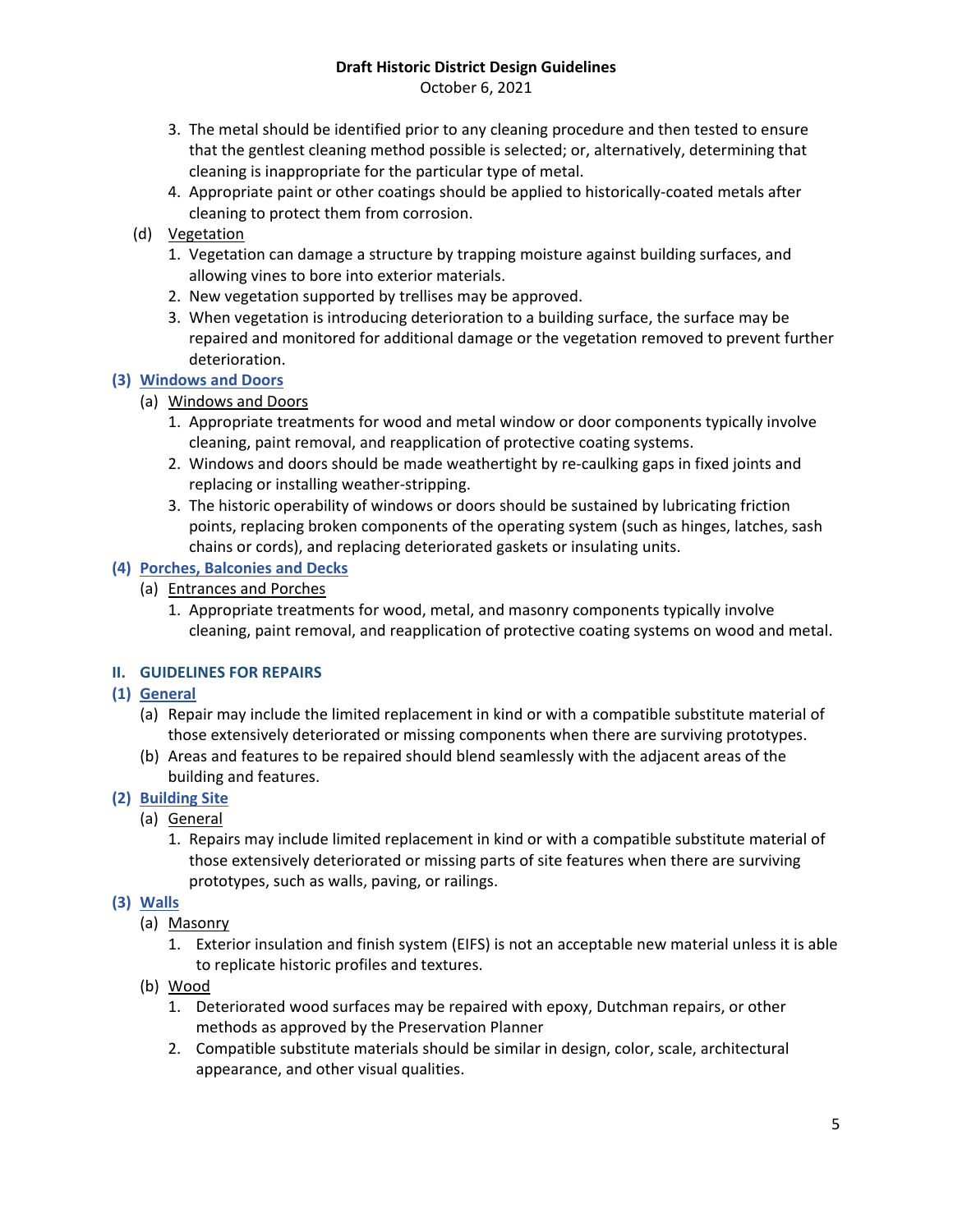October 6, 2021

# **(4) Roofs**

- (a) General
	- 1. Repair may include the limited replacement in kind, or with a compatible substitute material, of missing materials (such as wood shingles, slates, or tiles) on a roof visible from the street.
	- 2. Missing or damaged individual roofing shingles, tiles or slates should be replaced rather than replacing large sections of the roof covering.

# **(5) Windows and Doors**

- (a) Windows & Doors
	- 1. Replacement materials should match any surviving prototypes, such as sash, sills, hardware, or shutters, and be of similar design, color, scale, architectural appearance, and other visual qualities.
	- 2. Glazing putty that has failed should be removed, and new putty should be applied; or, if glass is broken, all putty should be carefully removed, the glass replaced, and re-puttied.
	- 3. Weather-stripping, jamb liners, and floor sweeps need to be periodically replaced to keep windows and doors as energy efficient as possible.

# **(6) Porches, Balconies and Decks**

- (a) Entrances and Porches
	- 1. Replacement materials should match any surviving prototypes, such as balustrades, columns, and stairs and be of similar design, color, scale, architectural appearance, and other visual qualities.

# **III. GUIDELINES FOR ALTERATIONS**

# **(1) General**

- (a) Materials and Features
	- 1. Materials, features, decorative ornament and other details should retained, and preserved.
	- 2. Areas and features to be altered should blend seamlessly with adjacent areas of the building and features.
- (b) Replacement
	- 1. Replacement should replicate the overall form and detailing using any available physical evidence or historic documentation as a model to reproduce the feature.
	- 2. Compatible substitute materials should be similar in design, color, scale, architectural appearance, and other visual qualities.
- (c) Accessibility
	- 1. A gradual slope or grade to the sidewalk may be added to access the entrance rather than installing a ramp that would be more intrusive to the historic character of the building and the district.

# **(2). Building Site**

- (a) General
	- 1. Protective fencing, bollards, and stanchions that are as unobtrusive as possible may be installed on a building site, when necessary for security.
- **(3) Exterior Walls**
	- (a) Masonry
		- 1. Maintaining elastomeric caulking between masonry and other building materials will assist with keeping a building weather tight.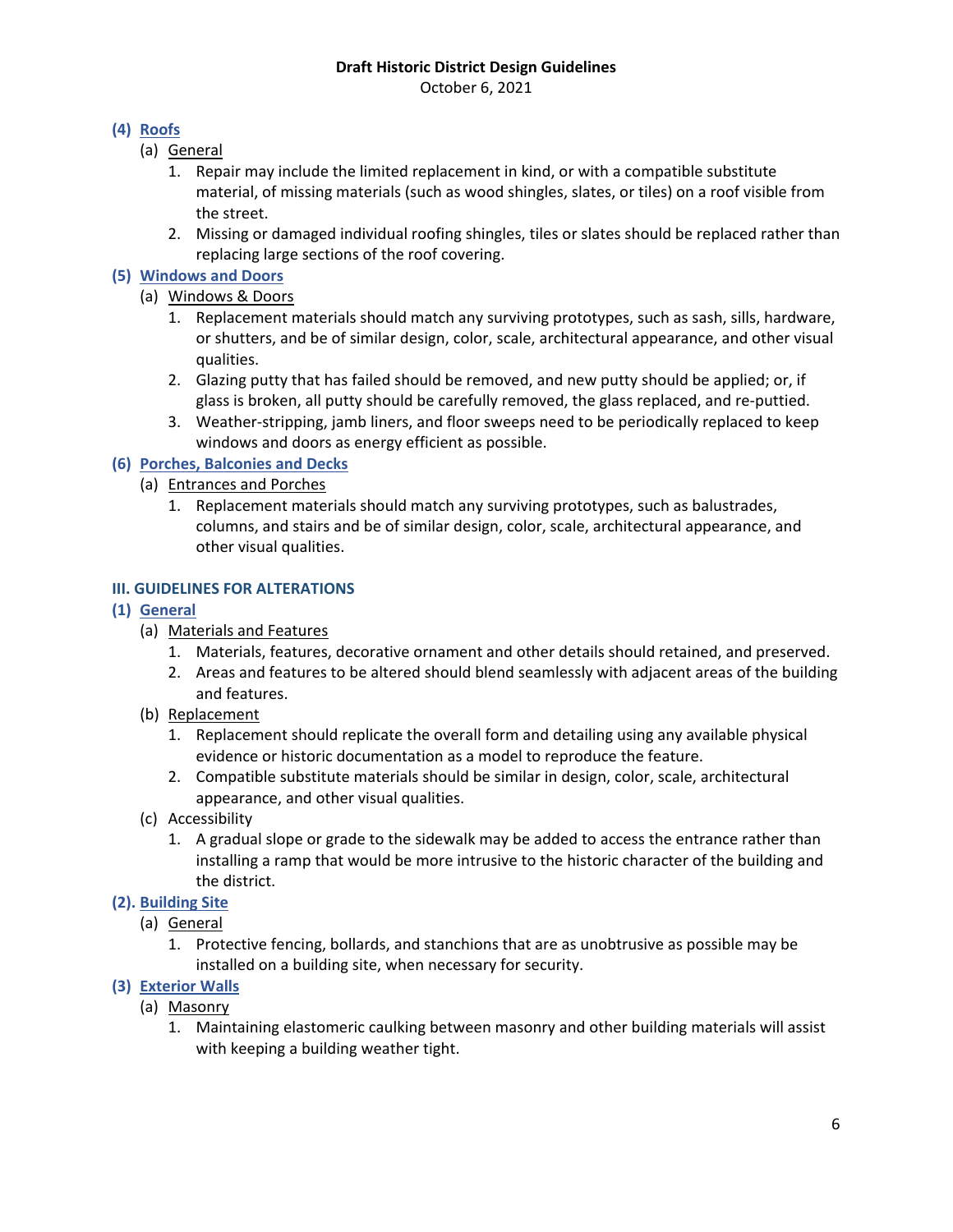October 6, 2021

# (b) Wood

- 1. Re-siding with siding that replicates the historic siding in profile exposure and detail is preferred.
- 2. In the event of partial replacement, transitions from historic wood siding to replacement siding should occur at corners or transitions in the building mass where feasible.
- 3. When transitions occur along a flat wall plane, each course of siding should be "toothed in" or offset at least 16" from the course above or below.
- 4. The color of the replacement siding should match the siding not being replaced.
- 5. Compatible substitute materials should be similar in design, color, scale, architectural appearance, and other visual qualities.

# (c) Metals

1. Compatible substitute materials need to take into account the reactive nature of existing metal to ensure that the replacement is both visually and chemically compatible with the existing building materials

# **(4) Roofs**

- (a) General
	- 1. The form of the roof (gable, hipped, gambrel, flat, or mansard) is significant, as are its decorative and functional features (such as cupolas, cresting, parapets, monitors, chimneys, dormers, ridge tiles, and snow guards), roofing material (such as slate, wood, clay tile, metal, roll roofing, or asphalt shingles), and size, and patterning and inform what is a compatible roof alteration. The form and cladding of the roof alteration should be complementary to the existing structure.
	- 2. For new dormers, see Guidelines for Additions
- (b) Materials.
	- 1. Compatible substitute materials may include three-tab asphalt shingles; architectural asphalt shingles with a straight bottom edge and light faux shadowing; flat standing seam metal and flat interlocking metal panels on flat roofs.
	- 2. Replacement should replicate the overall form and detailing using any available physical evidence or historic documentation as a model to reproduce the feature.
- (c) Skylights
	- 1. Skylight trim should match the roof color.
- (d) Chimneys
	- 1. Adding or replacing caps above the chimney opening is not considered an alteration.

# **(5). Windows and Doors**

- (a) Openings
	- 1. Appropriate approaches to filling windows or doors may include insetting masonry by at least one inch from the face of the wall, adding solid panels, installing closed shutters, and retaining original window trim.
	- 2. New openings should have a similar height to width ratio, operation (e.g., double hung, casement, awning, or hopper), components (including sash, muntins, glazing, pane configuration, sills, mullions, casings, brick molds, or trim), and finish as historic windows of the structure.
- (b) Sill and Head Height
	- 1. The reconfigured openings and the windows in them should be compatible with the overall design of the building.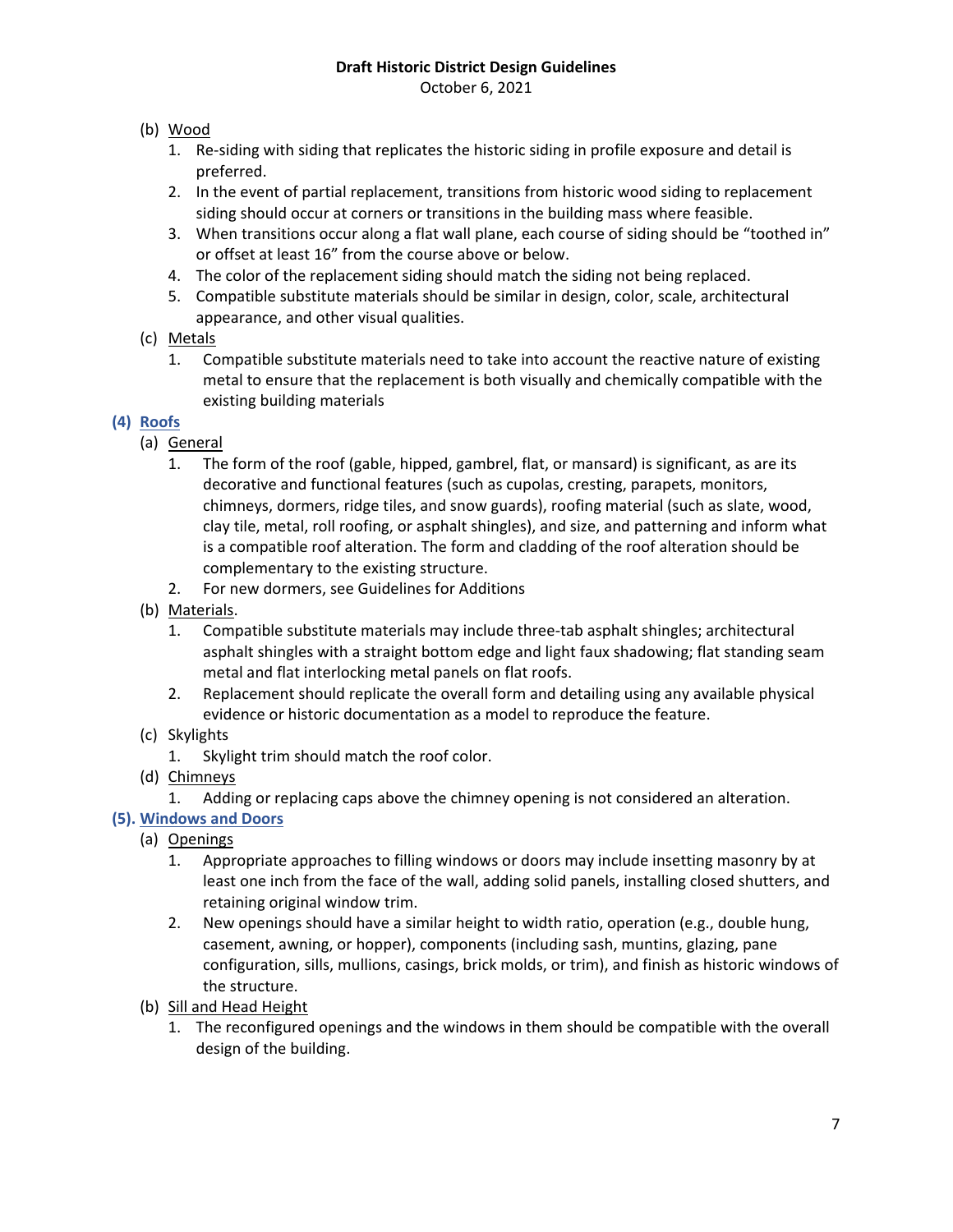October 6, 2021

# (c) Windows

- 1. The window material and how the window operates (e.g., double hung, casement, awning, or hopper) are significant, as are its components (including sash, muntins, sash horns, glazing, pane configuration, sills, mullions, casings, brick molds, or trim) and related features, such as shutters should inform compatible window alterations.
- 2. Sash locks, window guards, removable storm windows, and other reversible treatments, such as safety film, may be installed to meet safety, security, or energy conservation requirements.
- 3. Storm windows improve energy efficiency and are especially beneficial when installed over wood windows because they also protect them from accelerated deterioration. Interior storm windows can provide energy efficiency while not altering the exterior appearance of the windows on the building.
- 4. Patterned glass may be used for privacy in bathrooms or added to the interior of window glass to provide the appearance of patterned glass.
- 5. Reversible window treatments may be installed to meet safety, security, or energy conservation requirements.

# (d) Pedestrian Doors

- 1. Aluminum clad wood, aluminum, and insulated hollow metal entrance doors are an acceptable alternative material if they are similar in design, color, scale, architectural appearance, and other visual qualities of the original doors.
- 2. All doors should be painted, finished with a material that resembles a painted finish, or opaquely stained.
- 3. Storm doors with metal grilles may be approved if they blend with the style of the structure.

# **(6) Porches, Balconies and Decks**

# (a) Replacement

1. If using the same kind of material is not feasible, then a compatible substitute material may be considered. Compatible substitute materials should be similar in design, color, scale, architectural appearance, and other visual qualities.

# (b) Porch Elements

- 1. Other porch designs may be permitted if they are compatible with the character of the structure and the district.
- 2. A simple railing design with 2-inch by 2-inch square balusters is often acceptable.
- 3. New accessible railings should be painted to match the existing porch railings and trim.

# **(7) Building Systems**

- (a) Mechanical Systems
	- 1. Air conditioning compressors and other mechanical equipment should be substantially set back from the front wall of the structure. Screening, including landscaping, can help obscure the view from the street.
	- 2. Mechanical equipment on the roof may be installed, when necessary, so that it is minimally visible from the street to preserve the building's historic character and setting.
	- 3. Grilles (mechanical air intake, exhaust, etc.), vents (plumbing stack, mechanical air intake or exhaust, etc.), electrical and communications equipment (transformers, cabinets, mobile service boosters, security cameras, etc.), and utility meters (water, gas, electric, etc.) should not be placed in the front yard or on the front elevation.
- (b) Solar
	- 1. Locating solar panels on the site (ground-mounted), on structures constructed outside of the period of significance, additions, or new structures is encouraged.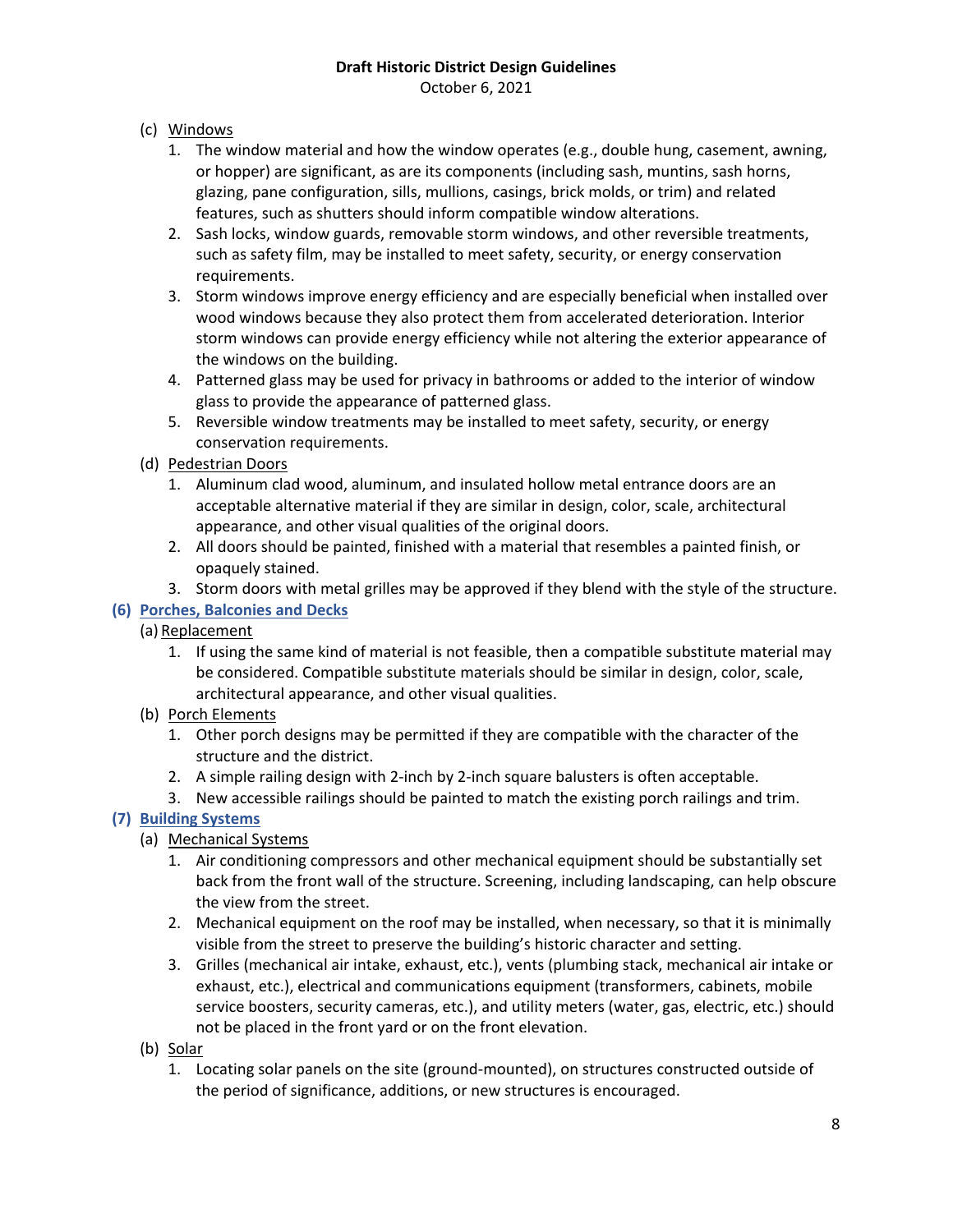October 6, 2021

- (c) Lighting and Electrical Systems
	- 1. More contemporary lighting styles may be considered if they are simple in style and design and should not read as faux or overly ornamental.

# **IV. GUIDELINES FOR ADDITIONS**

# **(1) General**

- (a) General
	- 1. Visually separate the addition from the historic building by setting it back from the wall plane of the historic building, by using a simple, recessed, small-scale hyphen or connector to physically and visually separate the addition from the historic building, or by providing a break in the slope of the roof.
	- 2. The addition should be stylistically appropriate for the historic building type, but does not duplicate it so as to distinguish the addition from the original building.
- (b) Materials and Features
	- 1. Materials and architectural details should be of a similar and complementary architectural vocabulary while reading as new materials.
- (c) Accessibility
	- 1. A gradual slope or grade to the sidewalk may be added to access the entrance rather than installing a ramp that would be more intrusive to the historic character of the building and the district.

# **(2) Building Site**

- (a) General
	- 1. Additions should not be constructed on street facades, except that historically representative architectural features, such as a porch, may be restored.
- **(3) Roofs**
	- (a) General
		- 1. The form of the roof (gable, hipped, gambrel, flat, or mansard) is significant, as are its decorative and functional features (such as cupolas, cresting, parapets, monitors, chimneys, dormers, ridge tiles, and snow guards), roofing material (such as slate, wood, clay tile, metal, roll roofing, or asphalt shingles), and size, and patterning. The form and cladding of the roof addition should be complementary to the existing structure.
	- (b) Chimneys
		- 1. If there is no masonry on the structure, chimneys may be constructed of compatible materials that are similar in design, color, scale, architectural appearance, and other visual qualities as other structures within the period of significance of the district.
	- (c) Dormers
		- 1. If matching the dormer form to the historic roof form is not practical, another roof form may be approved if it does not detract from the historic character of the building or the historic district.
		- 2. New dormers should not be added to the front elevation of a structure.

# **(4) Windows and Doors**

- (a) General
	- 1. Windows and doors should be of a complimentary style, but still read as new materials.
- (b) Windows and Storm Windows
	- 1. Clear or low-e glass may be used, and patterned glass may be used for privacy in bathrooms.
- (c) Entrance Doors and Storm Doors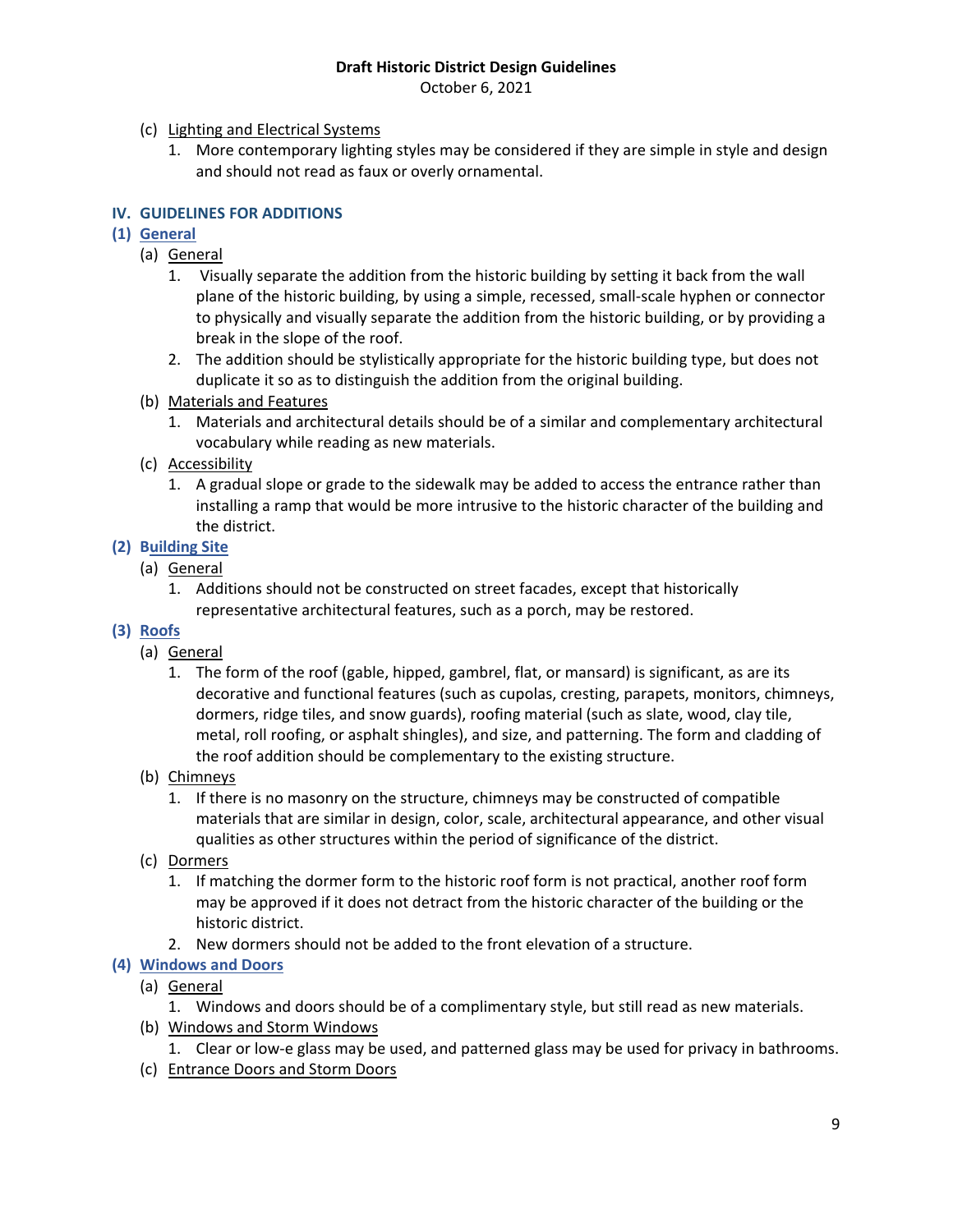October 6, 2021

- 1. Aluminum clad wood, aluminum, and insulated hollow metal entrance doors may be approved if they are similar in design, color, scale, architectural appearance, and other visual qualities.
- 2. Storm doors with metal grilles may be approved if they blend with the style of the structure.
- (d) Garage Doors
	- 1. More contemporary door styles may be considered if they are simple in style and design

# **(5) Building Systems**

- (a) Mechanical Systems
	- 1. Mechanical equipment on the roof may be installed, when necessary, so that it is minimally visible from the street to preserve the building's historic character and setting.
- (b) Solar
	- 1. Locating solar panels on the site (ground-mounted), on structures constructed outside of the period of significance, additions, or new structures is encouraged.
- (c) Lighting and Electrical Systems
	- 1. More contemporary lighting styles may be considered if they are simple in style and design.

# **V. GUIDELINES FOR NEW STRUCTURES**

# **(1) General**

- (a) Primary Structures
	- 1. New structures should have a complementary and similar architectural vocabulary to the historic resources while still reading as new structures.
	- 2. A building's main entrance should be located on its street façade, and should be large enough to serve as a focal point of that façade. Entrances should meet ADA accessibility requirements in a way that is visually compatible with the historic district.
	- 3. Parking accommodations should be located and screened to be as inconspicuous as possible, when viewed from a developed public right-of-way. Screening should be visually compatible with the historic district.
- (b) Accessory Structures
	- 1. New accessory structures should be of a similar architecture style as the primary structure while clearly being a new building so as not to create a false sense of history.
	- 2. New accessory structure should be of a similar size, scale, and character of other historic accessory structures in the district.

# **(3) Exterior Walls**

- (a) General
	- 1. New siding should imitate the original siding of historic resources within 1 inch of historic exposure/reveal.

# **(2) Roofs**

- (a) Form
	- 1. In a district with a mix of building types, the proposed new structure would need a similar roof form to some of the historic resources within 200 feet.

# **(3) Windows and Doors**

- (a) General
	- 1. More contemporary styles may be considered if they are simple in style and design.

# **(4) Building Systems**

- (a) Mechanical Systems
	- 1. Split system mechanical units and other mechanical equipment should be installed on elevations, roofs, and at grade so they are not visible from the street.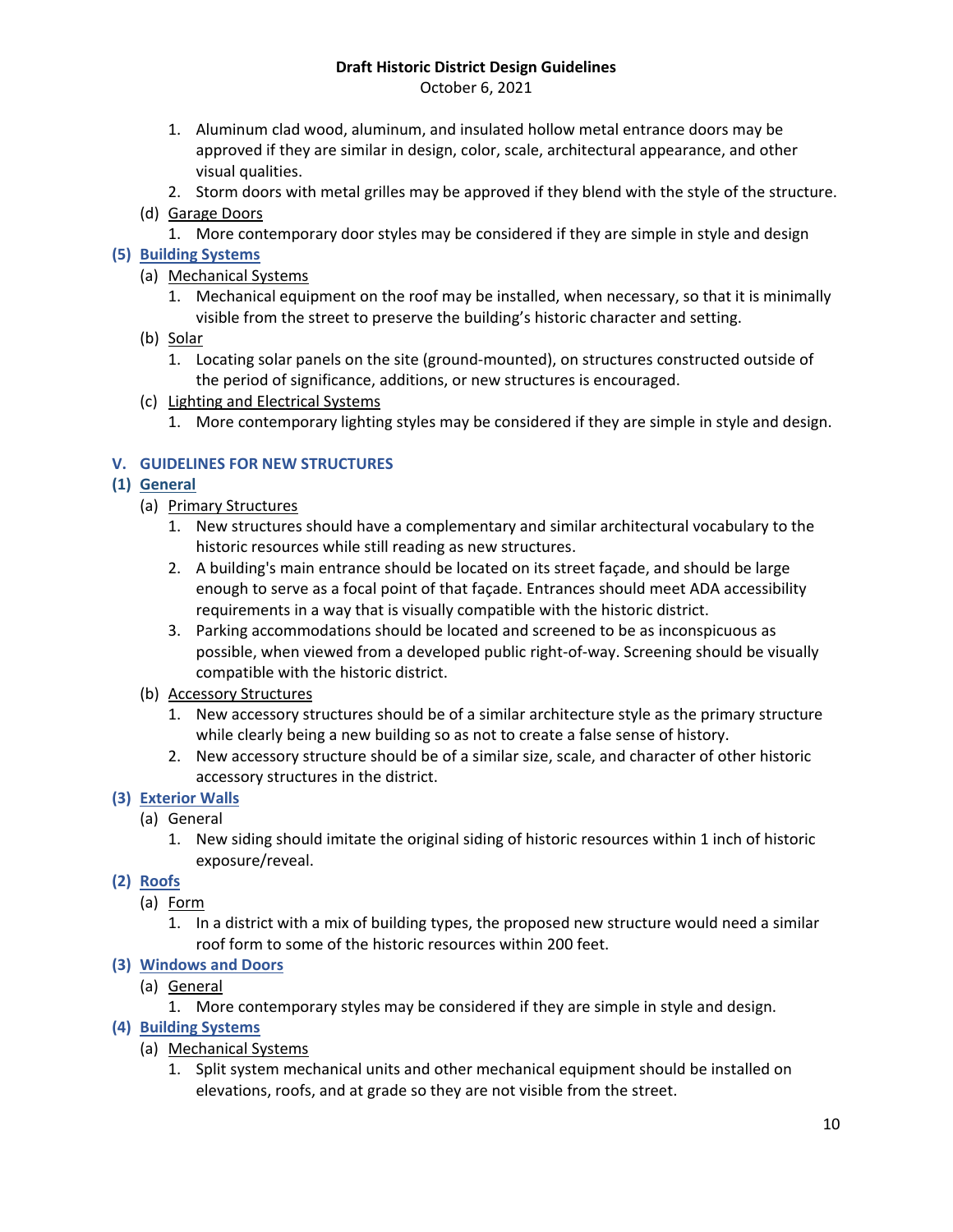October 6, 2021

- 2. Grilles (mechanical air intake, exhaust, etc.), vents (plumbing stack, mechanical air intake or exhaust, etc.), electrical and communications equipment (transformers, cabinets, mobile service boosters, security cameras, etc.), and utility meters (water, gas, electric, etc.) should not be placed in the front yard or on the front elevation.
- (b) Lighting and Electrical Systems
	- 1. More contemporary lighting styles may be considered if they are simple in style and design.

## **Glossary of Terms**

## Aluminum Siding

Sheets of exterior architectural covering, usually with a colored finish, fabricated of aluminum to approximate the appearance of wooden siding. Aluminum siding was developed in the early 1940s and became increasingly common in the 1950s and the 1960s.

#### Arch

A structure formed of wedge-shaped stones, bricks, or other objects laid so as to maintain one another firmly in position. A rounded arch generally represents classical or Romanesque influence whereas a pointed arch denotes Gothic influence.

#### Asbestos Siding

Dense, rigid board containing a high proportion of asbestos fibers bonded with Portland cement; resistant to fire, flame, or weathering and having a low resistance to heat flow. It is usually applied as large overlapping shingles. Asbestos siding was applied to many buildings in the 1950s.

Ashlar A squared building stone.

## Asphalt Shingle

A shingle manufactured from saturated roofing felts (rag, asbestos, or fiberglass) coated with asphalt and finished with mineral granules on the side exposed to weather.

## Asphalt Siding

Siding manufactured from saturated construction felts (rag, asbestos, or fiberglass) coated with asphalt and finished with mineral granules on the side exposed to weather. It sometimes displays designs seeking to imitate brick or stone. Asphalt siding was applied to many buildings in the 1950s.

## Attic Ventilator

In houses, a screened or louvered opening, sometimes in decorative shapes, located on gables or soffits. Victorian styles sometimes feature sheet soffits or metal ventilators mounted on the roof ridge above the attic.

## **Awning**

A roof-like covering of canvas, often adjustable, over a window, a door, etc., to provide protection against sun, rain, and wind. Aluminum awnings were developed in the 1950s.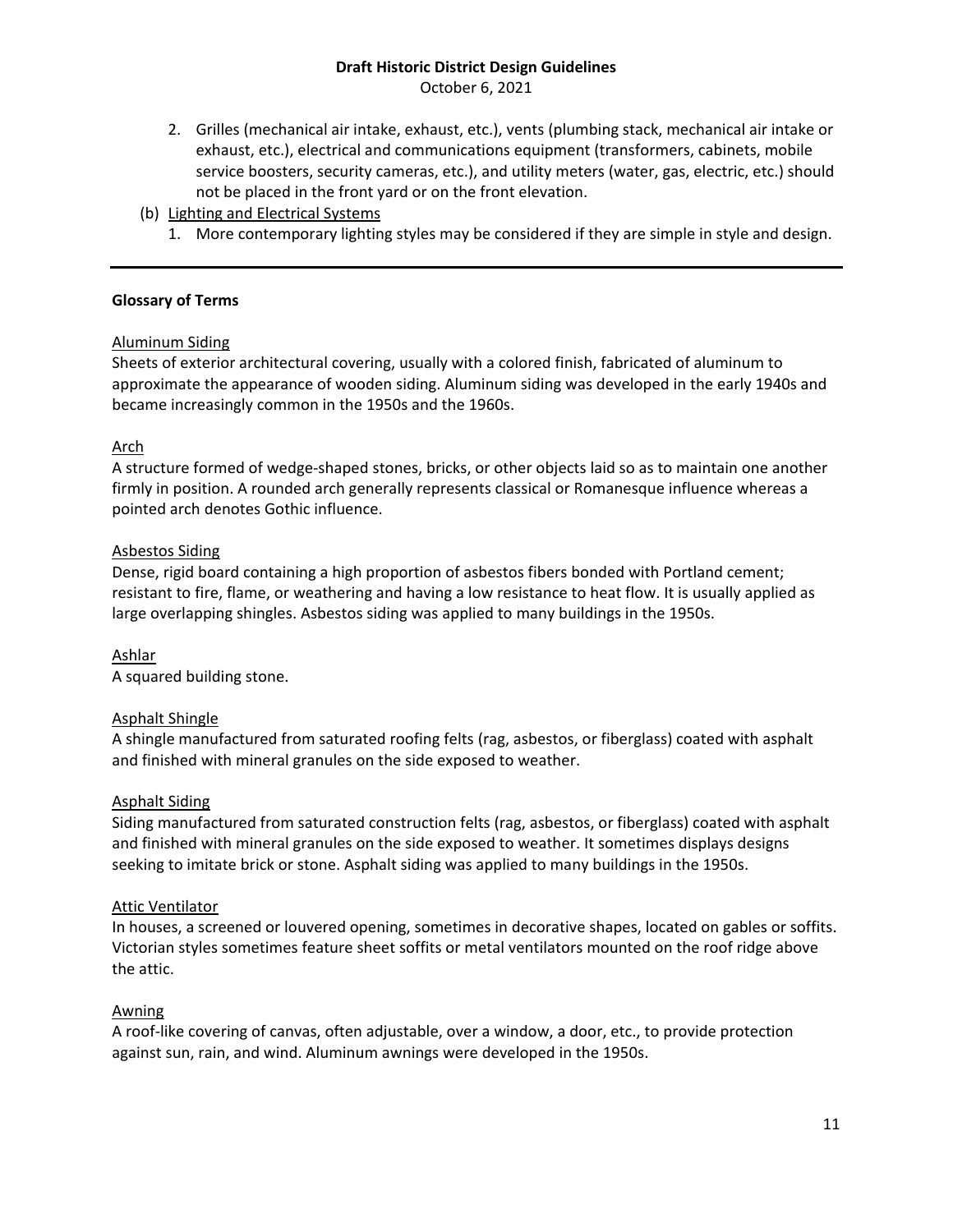October 6, 2021

## Baluster

Vertical member under a railing. It fills the opening between a handrail and the stair or floor.

## Balustrade

Series of balusters connected on top by a handrail. Used on staircases, balconies, porches, etc. Balusters are short pillars or other uprights that support a handrail, such as pickets or spindles.

# Bargeboard (also Vergeboard)

A wooden member, usually decorative, suspended from and following the slope of a gable roof. Bargeboards are used on buildings inspired by Gothic forms.

## Bay

Within a structure a regularly repeated spatial element usually defined in plan by beams and their supports, or in elevation by repetition of windows and doors in the building facade.

## Bonding Pattern

Repeating arrangement of masonry (such as brick or stone) into various patterns.

## **Bracket**

Projecting support member found under eaves or other overhangs. May be only decorative or may be used to support weight.

## Bulkhead

The area below the display windows on the front facade of a commercial storefront.

## Capillary Action

Pulling of water through a small opening or fibrous material by the adhesive force between the water and the material.

**Capital** 

The upper, decorated portion of a column or pilaster.

## Casement Window

A window that swings open along its entire length, usually on hinges fixed to the sides of the opening into which it is fitted.

## Casing

The exposed trim molding, framing, or lining around a door or a window; may be either flat or molded.

## Cast Iron

Iron/carbon alloy that is poured, while a hot liquid, into molds to give it form. It can easily be cast into almost any shape, but it is too hard and brittle to be shaped by hammering.

## Caulking

Method of filling with an elastic compound all of the small crevices, holes, and joints between different materials that cannot be sealed by any other method.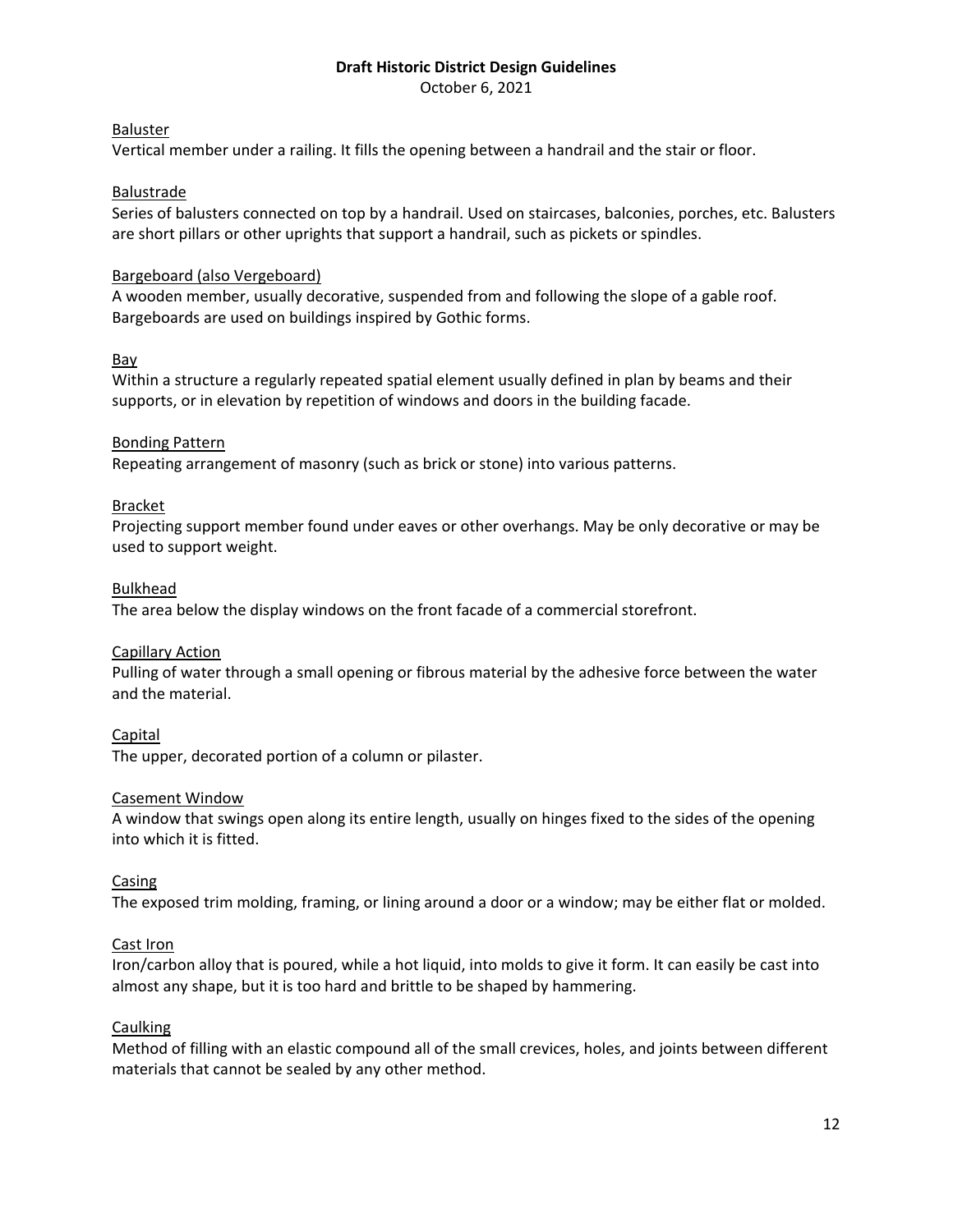October 6, 2021

#### Certificate of Appropriateness

Permit to proceed with new construction or alterations to property within an historic district, requiring approval by the Landmarks Commission.

#### Chamfer

A beveled edge on the corner of a porch post.

## Clapboard

Twelve to fourteen inch hand split boards used as overlapping horizontal siding.

#### **Clerestory**

An upper portion of a wall containing windows for supplying natural light to a building.

## Column

Pillar that may be square, truncated, patterned or circular and serves as a support for something resting on its top.

## Composition Board

A building board, usually intended to resemble clapboard, fabricated from wood or paper fabric under pressure and at an elevated temperature, usually with a binder.

#### **Coping**

The cap or the top course of a masonry wall.

#### Corbel

Projecting brick or stone that forms a decorative band or is used as overlapping horizontal siding.

## Cornice

Projecting decorative molding along the top of a building or wall. It is the upper section of an entablature. (See entablature)

#### **Cresting**

Decorative work forming the top of a wall, or a decorative railing running along the ridge of a roof.

#### Cupola

Small structure built on top of a roof, originally providing ventilation.

#### Dentil

A repetitive cubical element at the base of a classical cornice. Dentils resemble teeth.

## Dormer

Vertical window projecting from the slope of a roof, usually with its own roof.

#### Double-hung Window

A window composed of two movable sashes.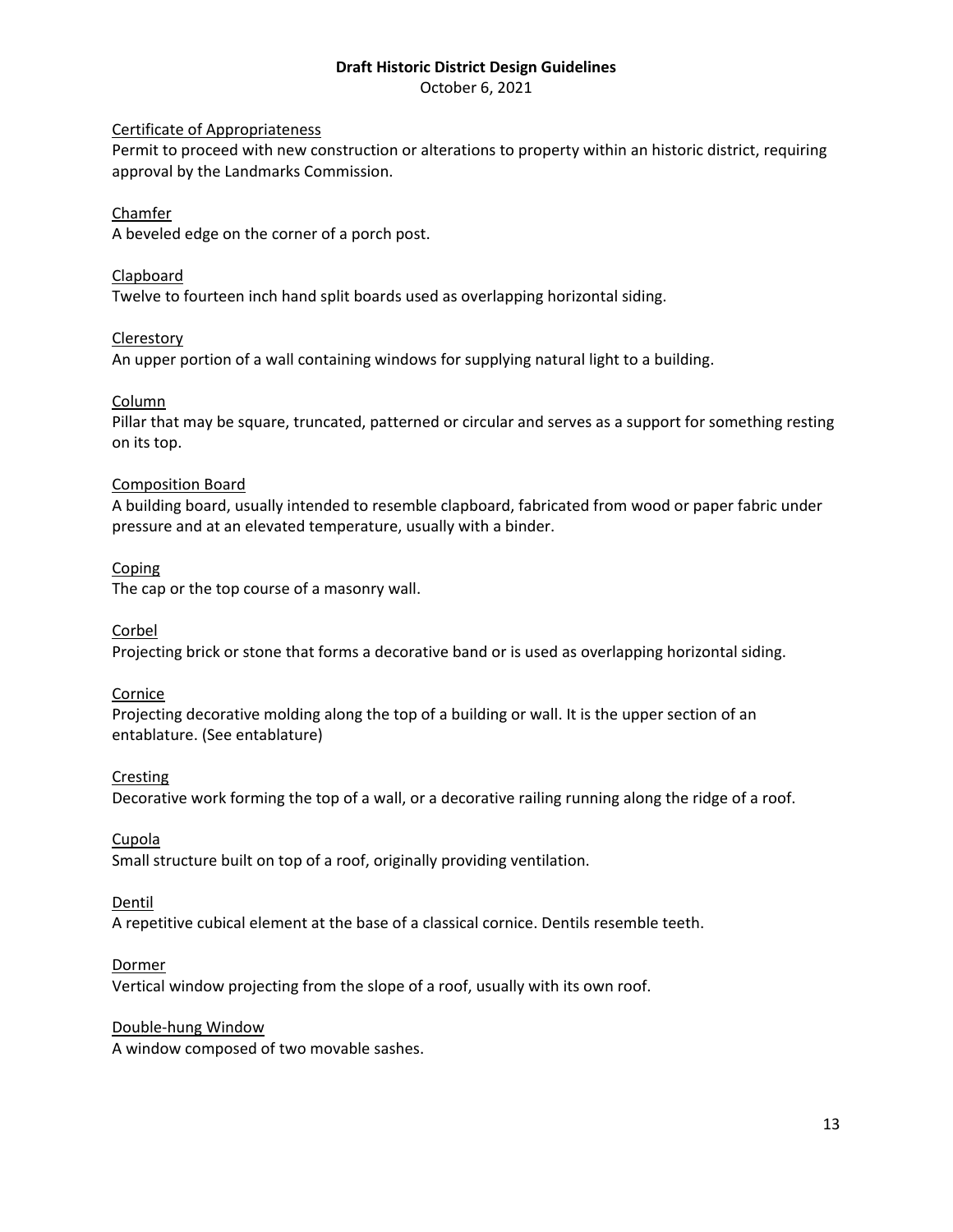October 6, 2021

# Dressed

Descriptive of stone, brick, or lumber that has been prepared, shaped, or finished by cutting, planing, rubbing, or sanding one or more of its faces.

Eaves Lower part of a roof that overhangs a wall.

Elevation View of a vertical face of a building.

Façade Front or face of a building. The main view of a building.

Fanlight

Semicircular or fan-shaped window set above a door or window.

## Fascia

A flat board with a vertical face that forms the trim along the edge of a flat roof, or along the horizontal, or eave side of a pitched roof. The rain gutter is often mounted on it.

## **Fenestration**

The arrangement of windows on a building.

Finial

A formal ornament at the top of a canopy, gable, pinnacle, streetlight, etc.

# Flashing

Thin, continuous sheet of metal, plastic, or waterproof paper used to prevent water passing through a joint in a wall, roof, or chimney.

## **Foundation**

The supporting portion of a structure below the first- floor construction, or below grade, including footings.

# Fretwork

A geometrically meandering strap pattern; a type of ornament consisting of a narrow fillet or band that is folded, crossed, and interlaced.

# Gable

Triangular end of a wall under a roof, formed by two sloping sides. (See roof.)

# Gambrel Roof

A gable roof more or less symmetrical, having four inclined surfaces, the pair meeting at the ridge having a shallower pitch. This roof form is often found on Dutch Colonial and Cape Cod style houses.

## Gingerbread (see Sawnwork)

Thin, curvilinear ornamentation produced with machine-powered saws.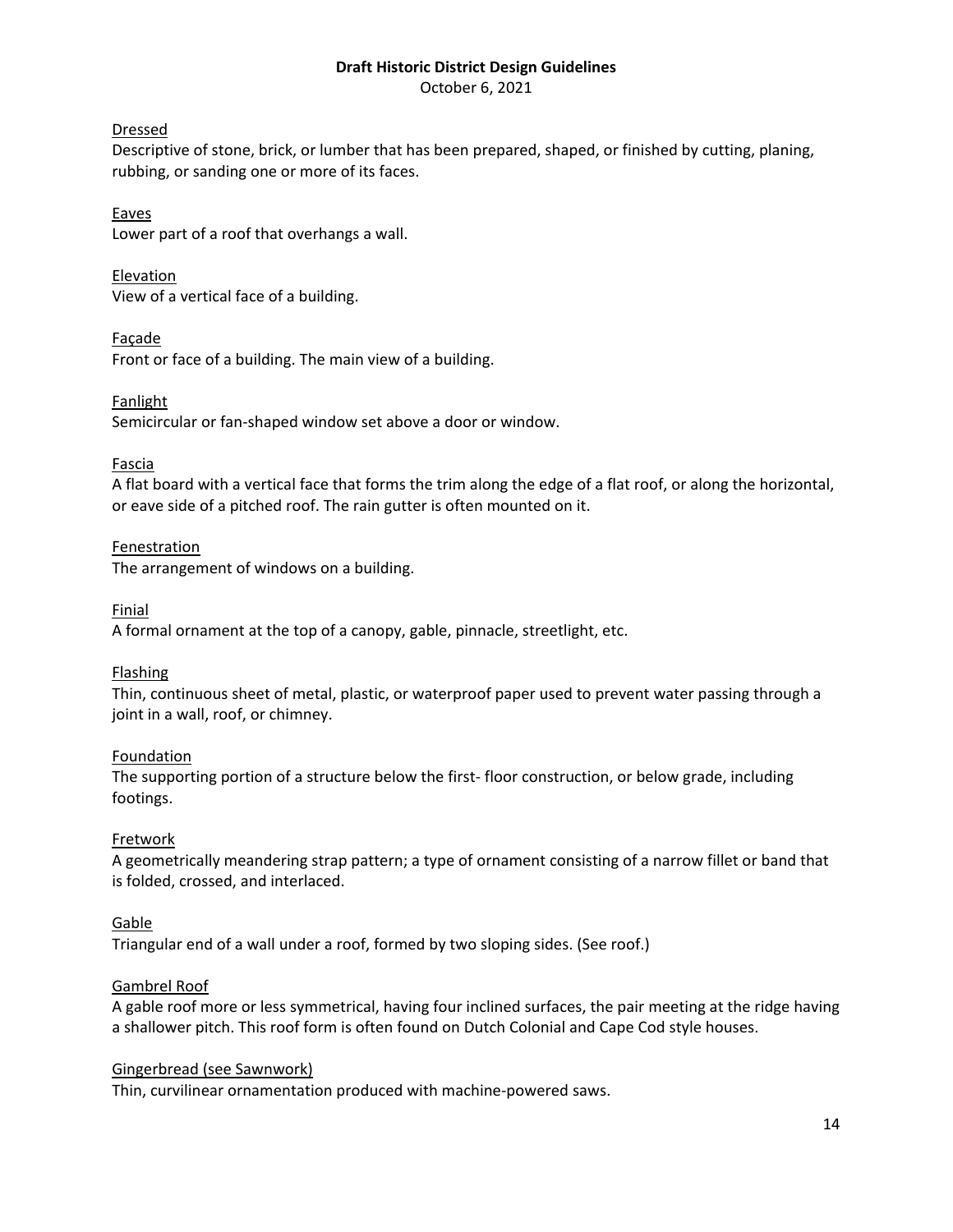October 6, 2021

## Glazing

Fitting glass into windows or doors, often secured with a putty called glazing compound.

## Header

A brick laid across the thickness of a wall to bond together different wythes of a wall; the exposed end of a brick.

## Hipped Roof

A roof without gables, each of whose sides, generally four, lies in a single plane and joins the others at an apex or ridge.

## Infill

Buildings that have been designed and built to replace missing structures or buildings so they fill gaps in the streetscape.

## In Kind

Staying with the same material or items used originally.

## Jamb

The vertical sides of an opening, usually for a door or a window.

## Jerkin Head Roof/Clipped Gable

A roof whose end has been formed into a shape midway between a gable and a hip, resulting in a truncated or "clipped" appearance; sometimes called clipped gable.

# Joint

Junction at which two surfaces meet.

## Lattice

A network, often diagonal, of interlocking lath or other thin strips used as screening, especially in the base of a porch.

# Light

A pane of glass.

## Lime

Calcium oxide, which comes from burning limestone.

# Lintel

Horizontal structural member that supports a load over an opening. May be covered by ornamental or trim board.

## Mansard Roof

A modification of the hipped roof in which each side has two planes, the upper being shallower. This roof is characteristic of the Second Empire style.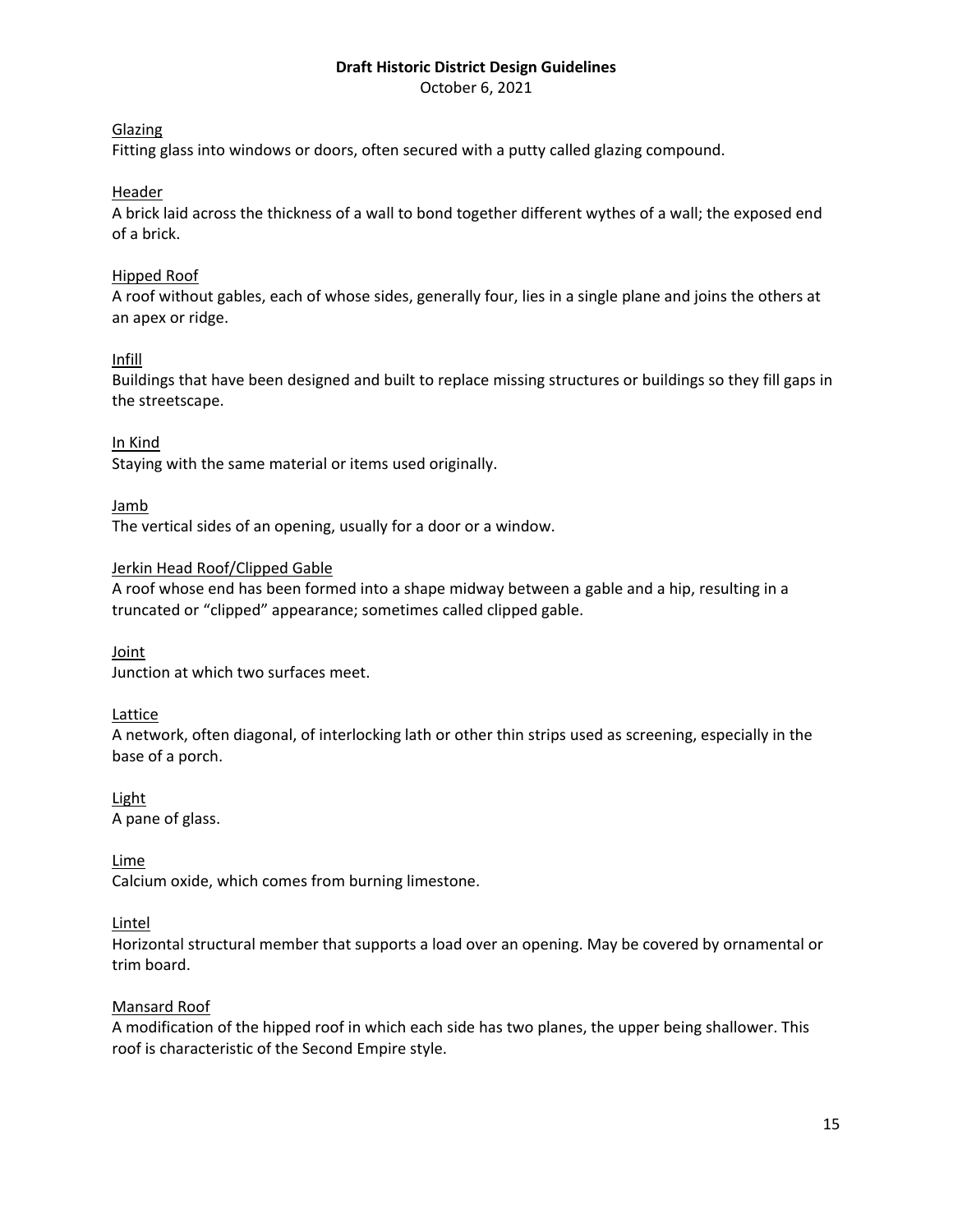October 6, 2021

# Massing

Physical volume or bulk of a building, and the building's arrangement and organization in relation to the physical site and other buildings.

# Molding

A decorative band having a constant profile or having a pattern in low relief, generally used in cornices or as trim around openings.

## Mortar

Substance used in bricklaying to join masonry units. It is usually made of cement or lime mixed with sand and water. It dries hard and firm.

## Mullion

The vertical bar between coupled windows or multiple windows.

## Muntin

Strips separating panes of glass in a window sash.

## Newel Post

A vertical member or post, usually at the start of a stair or at any place a stair changes direction. Usually large and ornate, it is the principal support for the handrail.

## Ogee

A double curve formed by the combination of a convex and concave line, similar to an s- shape.

## Oriel Window

A bay window located above the first floor level supported by brackets or corbels.

## Pane

A single piece of window glass.

## Parapet

A low wall along a roof, directly above an outer wall.

## Patina

Mellowing or aging on any material due to exposure to the elements. This causes the material to look different than the day it was installed. Example: over time a greenish coating will appear on the surface of copper.

## Pediment

Triangular part of a gabled roof often used as a crowning element above doors or windows.

## Pilaster

Flattened or half-column attached to a wall for decoration.

Pitch Slope of a roof.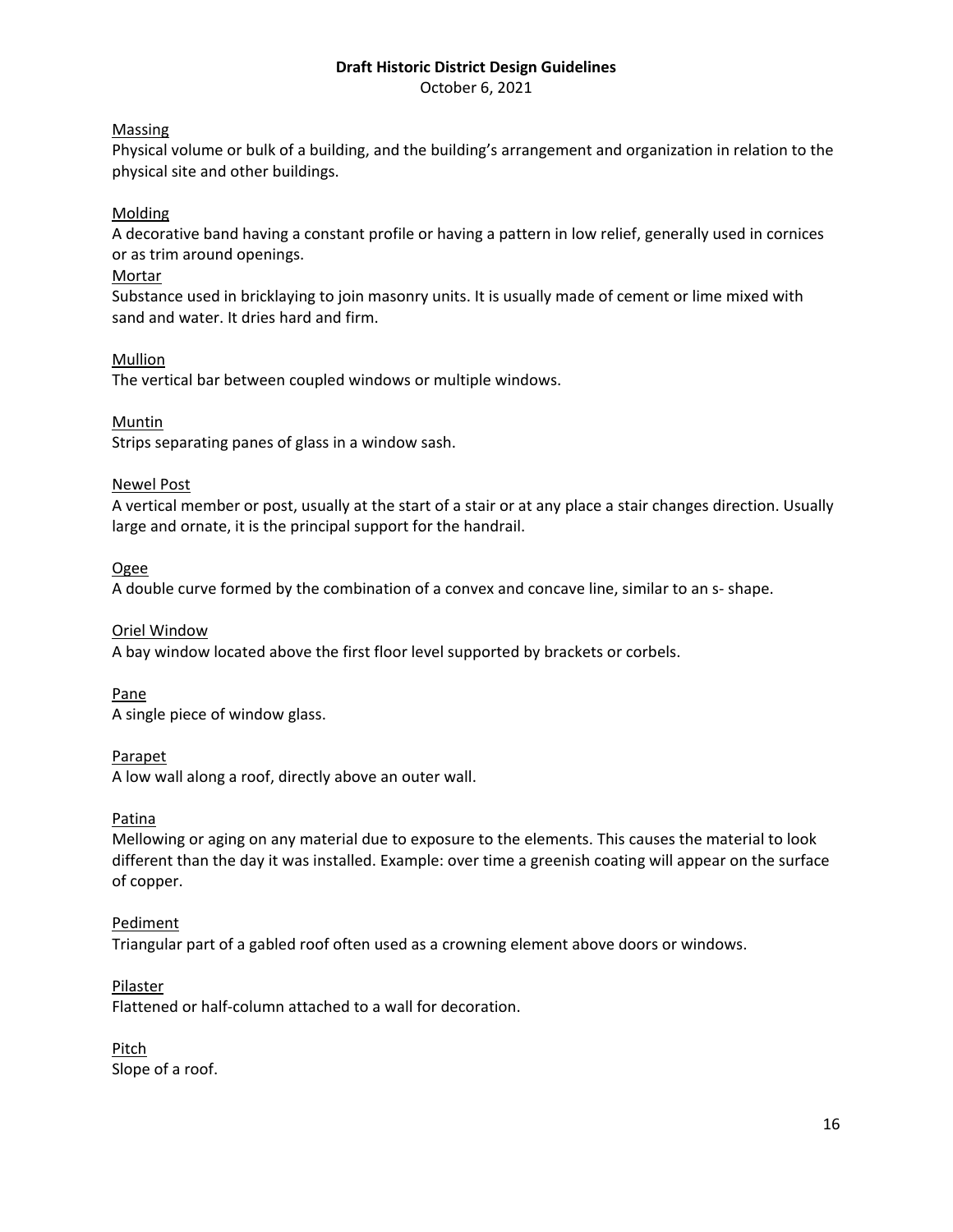October 6, 2021

## Porte Cochere

A roofed passageway large enough for wheeled vehicles to pass through.

## Portico

A small entrance porch or covered walk consisting of a roof supported by open columns.

## Portland Cement

A very hard and strong hydraulic cement (one that hardens under water) made by heating a slurry of clay and limestone in a kiln.

## Quarter Round

A small molding that has the cross-section of a quarter circle.

## Quoin

In masonry, a hard stone or brick used, with similar ones, to reinforce an external corner or edge of a wall or the like; often distinguished decoratively from adjacent masonry.

## Rail

When referring to a window, the horizontal members that meet in the center of two sashes.

## Railing

Top member of a balustrade.

## Rake

Trim members that run parallel to a roof slope and form the finish between the wall and a gable roof extension.

## Recessed Light

A light that has been placed into a surface so that its face is flush with the surface of a ceiling or a wall.

## Rehabilitation

The act or the process of making possible a compatible use for a property through repair, alterations, and additions while preserving the portions or the features that convey the property's historical, cultural, or architectural values.

## Re-pointing

The process of removing deteriorated mortar from the joints of a masonry wall and replacing it with new mortar.

## Restoration

The act or the process of making possible a compatible use for a property through repair, alterations, and additions while preserving the portions or the features that convey the property's historical, cultural, or architectural values.

# Rhythm

Sense of movement created by the regular recurrence of elements across the face of a building, as in the spacing of doors and windows.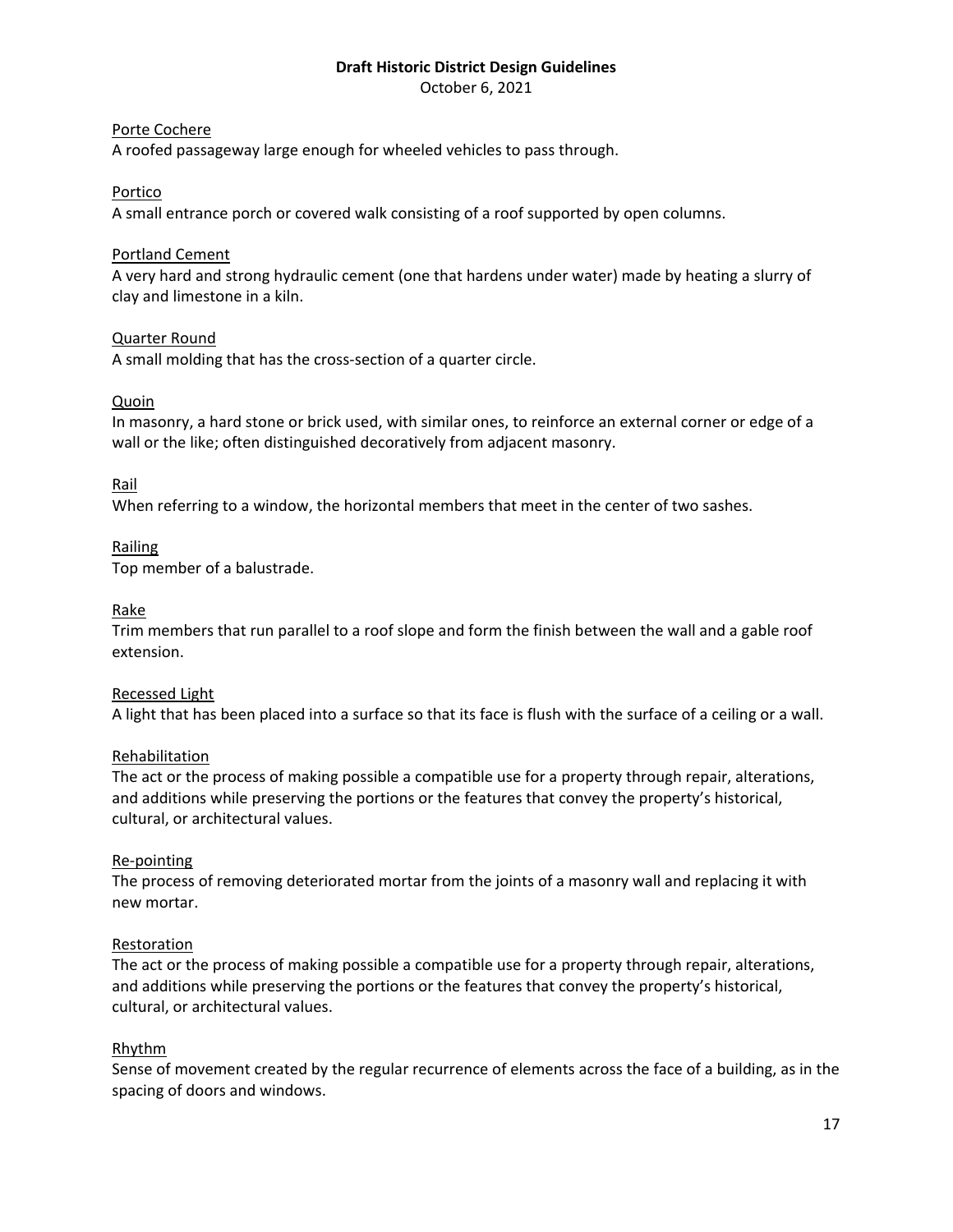October 6, 2021

# Riser

The vertical portion of a stair, connecting two steps.

# Roof

The part of the structure which covers and protects it from weather, together with decorative elements such as cresting, coverings, chimneys, and other elements.

# Roof Coverings

Materials used to cover the roof, such as asphalt shingles, concrete or terra cotta tiles, slate, or others.

## Roofing Tile

A tile for roofing, usually of burnt clay; available in many configurations and types, such as plain tiles, single-lap tiles, and interlocking tiles.

## Sandblasting

An extremely abrasive method of cleaning brick, masonry, or wood that involves directing highpowered jets of sand against a surface. Sanding, flattening down, rubbing—Smoothing a surface with abrasive paper or cloth, either by hand or by machine.

## Sash

The framework into which window panes are set.

## **Sawnwork**

Ornamentation in cutout planking, formed with a bandsaw. Popular in the 1880s and the 1890s, this decorative detailing is flat.

Scale

Absolute height and width in relation or proportion to neighboring buildings.

## **Setback**

Distance from the front any part of a building to the street right of way.

## Shadowline

Markings left from an original element that has been removed.

## Shingle

A roofing unit of wood, asphalt, slate, tile, or other material cut to stock lengths, widths, and thicknesses; used as an exterior covering on roofs and applied in an overlapping fashion. They may be laid in patterns (imbricated).

## **Shutters**

Small wooden louvered or solid panels hinged on the exterior of windows, and sometimes doors, to be operable.

## Sidelight

Narrow, vertical windows on each side of a door.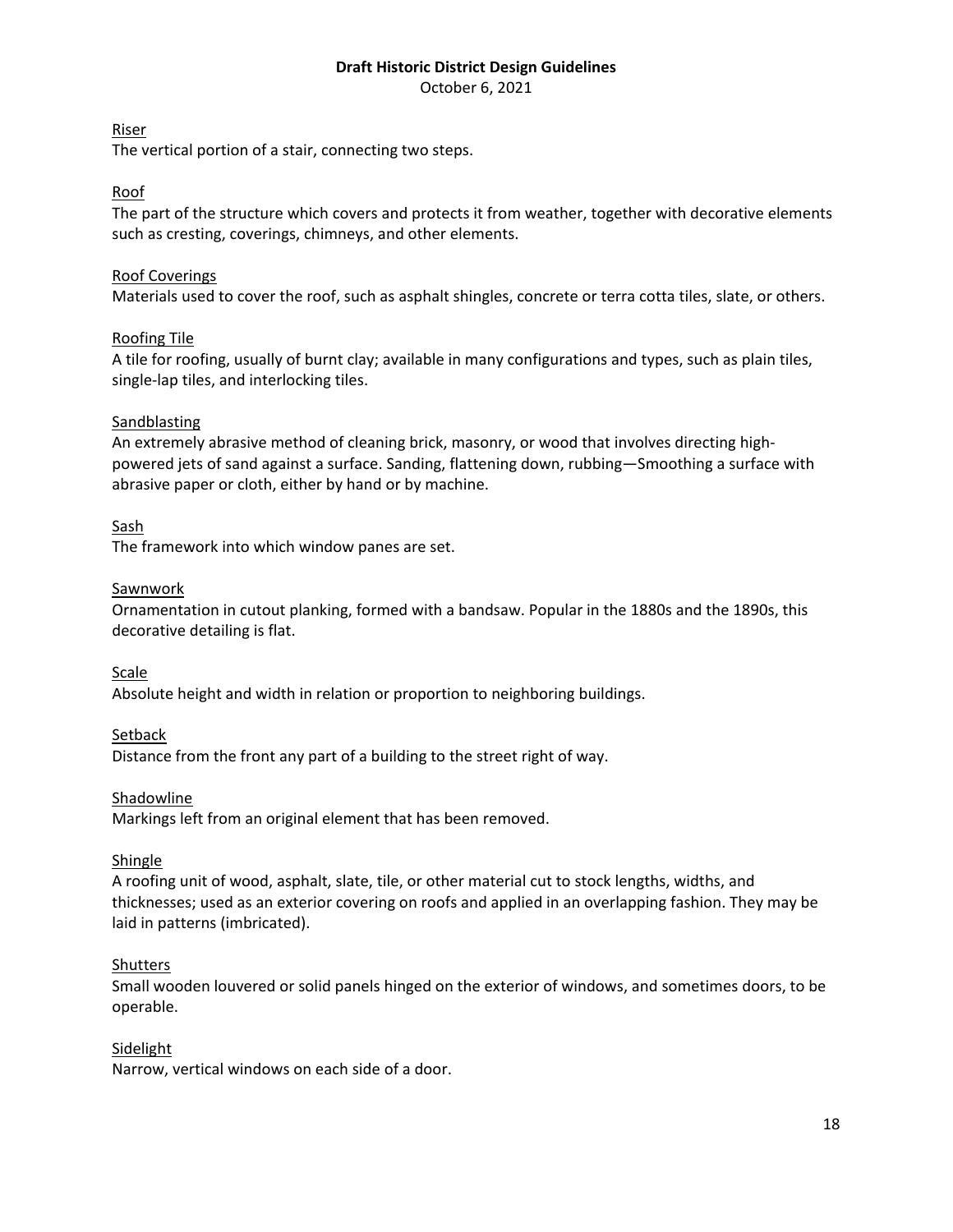October 6, 2021

## Sightline

A line extending from an observer's eye to a viewed object or area.

# Sill

The lowest horizontal member in a wall opening.

# Soffit

The exposed undersurface of any overhead component of a building, such as an arch, balcony, beam, cornice, lintel, or vault.

## Streetscape

View of a specific street and its distinguishing characteristics.

## Stretcher

A brick or a stone laid with its length parallel to the length of the wall.

## Stucco

Plaster or cement applied to exterior walls. It can be decoratively textured. Much of the contemporary stucco on the market today is not compatible with historic stucco.

## **Surround**

The molded trim around a door or window opening.

## Terne Plate

Metal plate that must be painted, or it will corrode. It is sheet metal coated with terne metal, which is an alloy of lead containing up to 20 percent tin. Placing terne plate next to copper or aluminum will also cause corrosion.

## Terra Cotta

Fine-grained, fired clay product used as on the exterior building ornamentation or as roofing tiles.

## Textured Siding

Wood cut in various flat patterns, such as half- rounds or scallops, and applied to portions of facades to create a picturesque or romantic look. This treatment was generally used in Queen Anne– style buildings. Surface textures are often found in diamond, scallop, staggered butt, or composite patterns.

## Tongue and Groove

A joinery system in which boards are milled with a tongue on one side and a groove on the other so that they can be tightly joined with a flush surface alignment.

## Tooling

Finishing of a mortar joint by pressing and compacting it to create a particular profile.

## Transom

Small window or series of panes above a door.